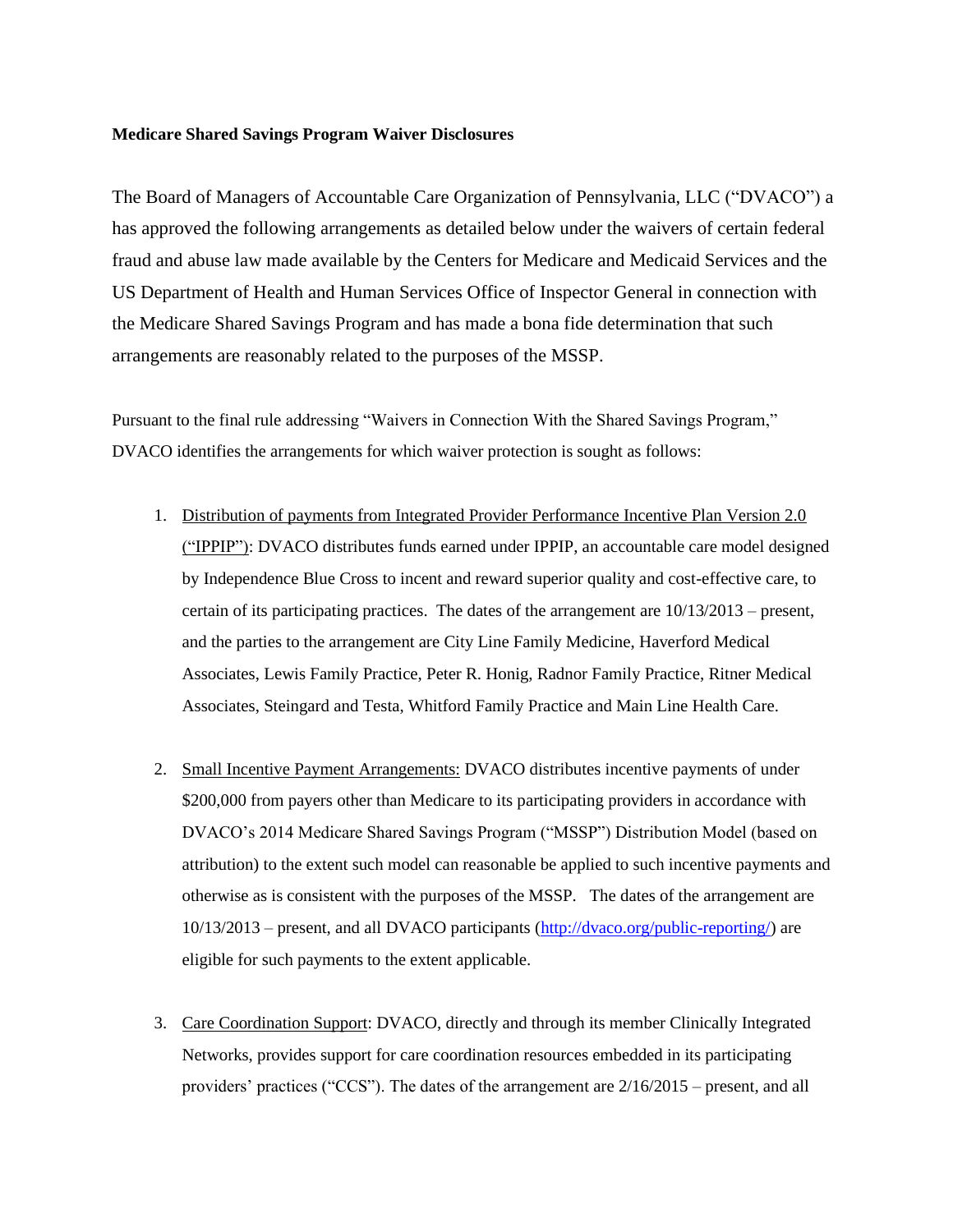DVACO physician practice participants [\(http://dvaco.org/public-reporting/\)](http://dvaco.org/public-reporting/) are eligible for such support.

- 4. PCMH Support: DVACO provides in-kind support for the transformation of its participating providers' practices' transformation to a patient centered medical home ("PCMH"). The dates of the arrangement are  $2/16/2015$  – present, and all DVACO physician practice participants [\(http://dvaco.org/public-reporting/\)](http://dvaco.org/public-reporting/) are eligible for such support.
- 5. Patient Experience Surveys: DVACO provides funding for surveys of patient experience using nationally recognized tools and processes to its participating providers ("PES"). The dates of the arrangement are  $2/16/2015$  – present, and all DVACO physician practice participants [\(http://dvaco.org/public-reporting/\)](http://dvaco.org/public-reporting/) are eligible for such support.
- 6. EMR Support: DVACO provides in-kind support with respect to the electronic medical record ("EMR") for population health operations, including but not limited to, chronic care management and care coordination ("EMR Support"). The EMR Support includes but is not limited to supplying information and assistance regarding improved work-flow and EMR use, and/or assistance to address the participant's limitations in producing quality metric information. The dates of the arrangement are 2/16/2015 – present, and all DVACO physician practice participants [\(http://dvaco.org/public-reporting/\)](http://dvaco.org/public-reporting/) which request such support or those DVACO participants for which DVACO deems such support appropriate pursuant to a corrective action plan under the participant's Participant Agreement with DVACO are eligible for such support.
- 7. GPRO Support. DVACO provides support to its physician providers in order to facilitate the collection of the GPRO data from the providers ("GPRO Support"). The GPRO Support will be in the following forms: (i) supplying information and assistance to DVACO physician practices regarding improved work-flow and EMR use, and/or assistance to address the practice's limitations in producing quality metric information; and/or (ii) providing monetary compensation to the physician practice or the clinically integrated network to which the physician practice belongs to collect and report the practice's GPRO data. The dates of the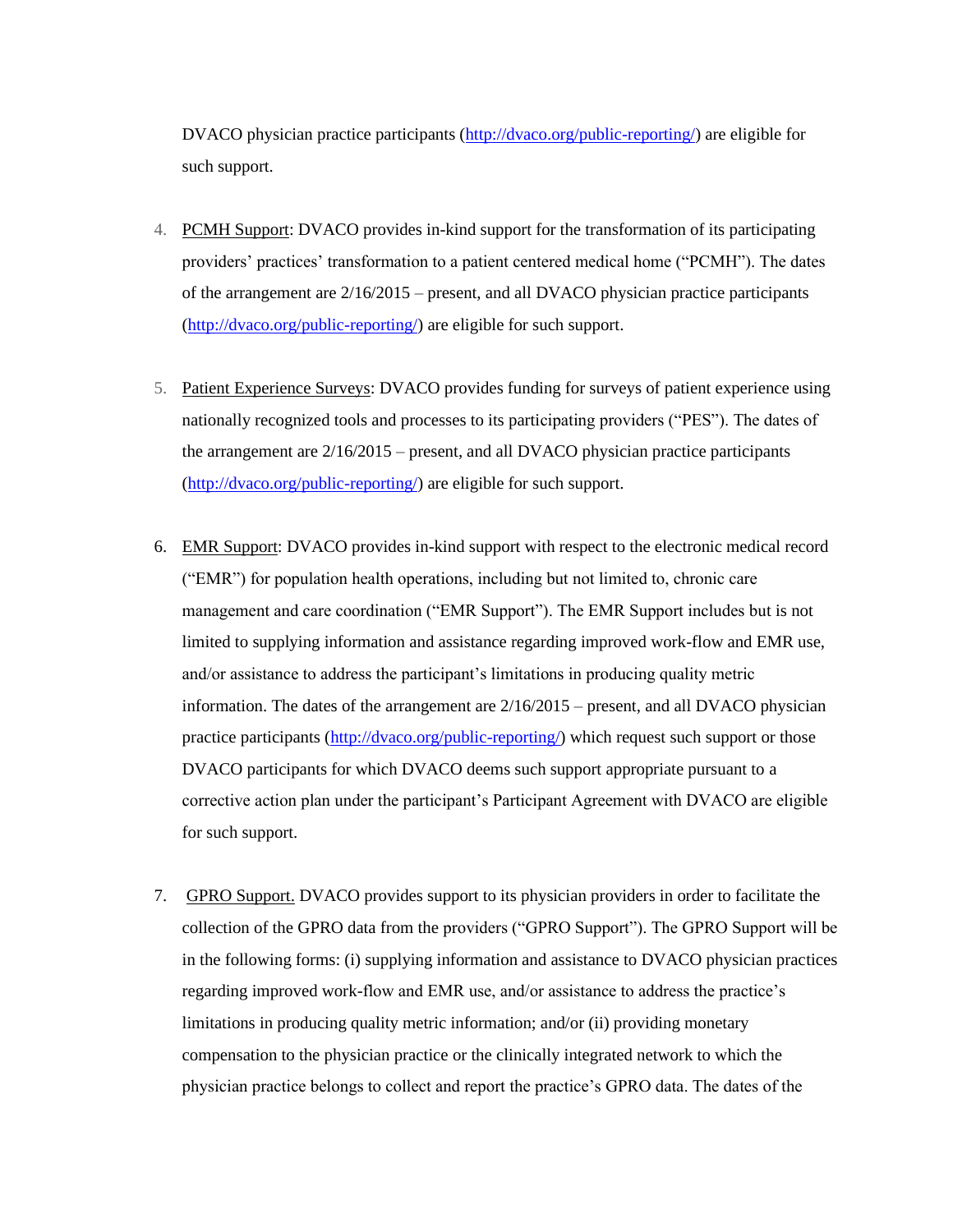arrangement are 2/3/2016 – present, and all DVACO physician practice participants [\(http://dvaco.org/public-reporting/\)](http://dvaco.org/public-reporting/) are eligible for such support.

- 8. Laboratory Data. DVACO receives enhanced data at no charge from LabCorp and Quest, and will make all or part of such data available to DVACO's providers ("Laboratory Arrangement") for the sole purpose of enhancing DVACO's databases and its providers' management of DVACO's attributed members under MSSP and private payer agreements and related quality reporting metrics. The dates of the arrangement were 2/3/2016 – present, and all DVACO participants [\(http://dvaco.org/public-reporting/\)](http://dvaco.org/public-reporting/) are eligible to receive such data.
- 9. Funds Flow Model for Performance Years Prior to 2016. DVACO has implemented a Funds Flow Distribution Methodology which includes Care Coordination support in connection with selected DVACO Payer Agreements, including but not limited to, chronic care management and care coordination to DVACO attributed beneficiaries for performance years prior to 2016. The dates of the arrangement are 2/3/2016 – present, and all DVACO participants [\(http://dvaco.org/public-reporting/\)](http://dvaco.org/public-reporting/) are eligible to receive distributions according to such methodology to the extent they participated in DVACO Payer Agreements prior to performance year 2016.
- 10. Preferred Skilled Nursing Facility Network: DVACO seeks to use informed clinical criteria reflecting optimal care in the skilled nursing setting to invite certain skilled nursing providers to become part of a network of skilled nursing providers who exemplify the optimal processes, qualifications and criteria that have been identified and who are similarly aligned with the DVACO mission of promoting health services quality, reducing the cost of care and improving the care delivery experience for patients. In order to be in the Preferred Network Skilled Nursing Facility providers will sign an agreement with DVACO where they will agree to commit to the participation criteria which focuses on clinical capabilities and medical coverage, communication and collaboration, access and transitional care management and quality performance measures. The dates of the arrangement are 8/2/2016 – present, and includes the skilled nursing facilities listed here: [http://dvaco.org/preferred-partners-2.](http://dvaco.org/preferred-partners-2)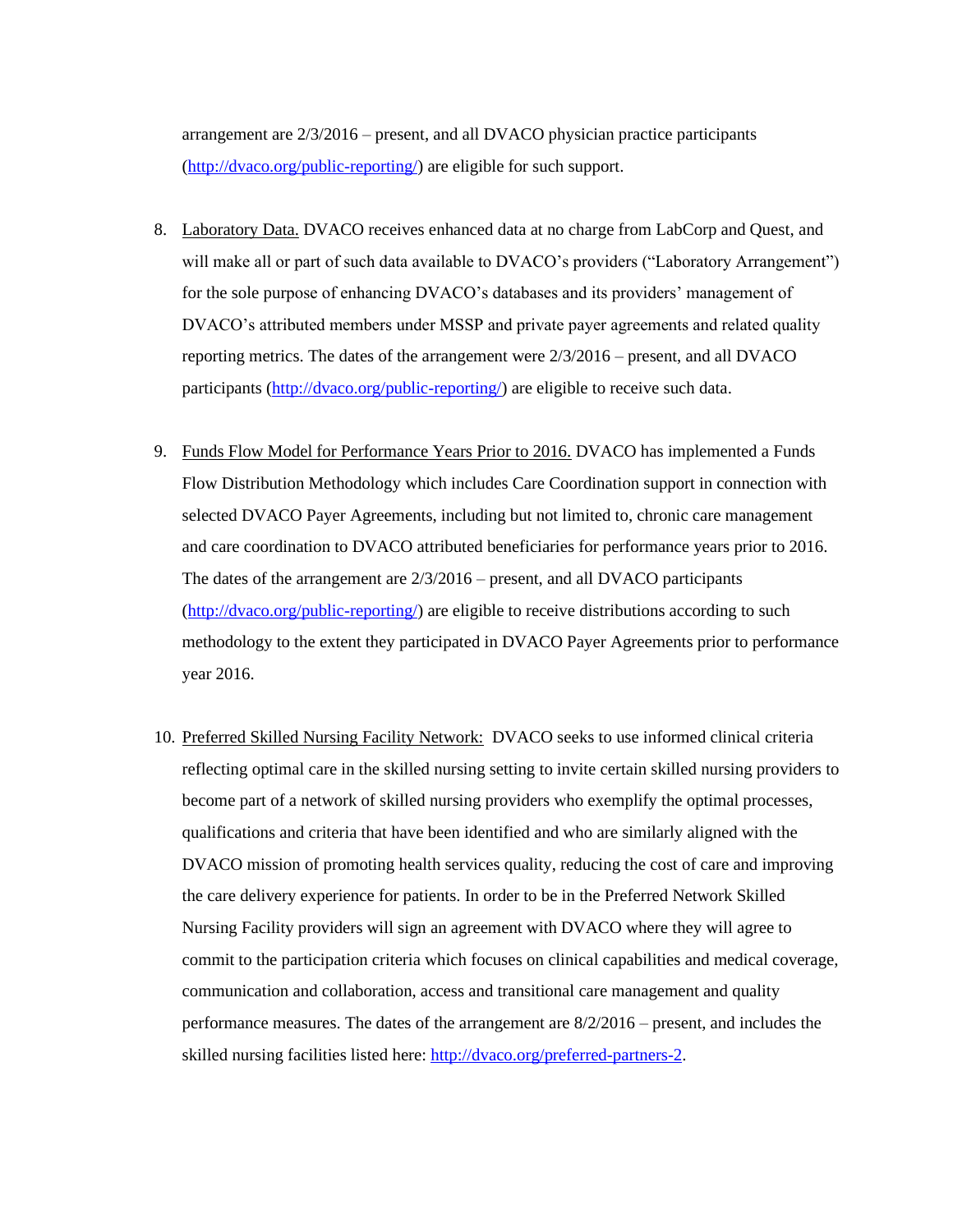- 11. Funds Flow Model for Performance Year 2016: DVACO uses a CIN Funds Flow Distribution Methodology for use in connection with the MSSP distributions, the DVACO/Aetna contract and all other private payer contracts entered into by DVACO for performance year 2016 and thereafter, unless and until the CIN Funds Flow Distribution Methodology is modified or replaced by the DVACO Board. The dates of the arrangement are 8/2/2016 – present and all DVACO participants [\(http://dvaco.org/public-reporting/\)](http://dvaco.org/public-reporting/) are eligible to receive distributions according to such methodology to the extent they participated in DVACO Payer Agreements in performance year 2016.
- 12. Connectivity Support: DVACO provides in-kind and/or direct payments to its participants for the purpose of engaging vendors to construct interfaces that will connect the participants' electronic medical record to DVACO's Wellcentive population health system. The dates of the arrangement are 8/2/2016 – present and all DVACO physician practice participants [\(http://dvaco.org/public-reporting/\)](http://dvaco.org/public-reporting/) are eligible to receive such support.
- 13. Funds Flow Model for Performance Year 2017 and thereafter: DVACO uses a CIN Funds Flow Distribution Methodology for use in connection with the MSSP distributions, the DVACO/Aetna contract and all other private payer contracts entered into by DVACO for performance year 2017 and thereafter, unless and until the CIN Funds Flow Distribution Methodology is modified or replaced by the DVACO Board. The dates of the arrangement are  $6/15/2017$  – present and all DVACO participants  $(\frac{http://dvaco.org/public-reporting/}{http://dvaco.org/public-reporting/}{$ eligible to receive distributions according to such methodology to the extent they participate in DVACO Payer Agreements in performance year 2017 and thereafter.
- 14. Strategic Select Partner Program. DVACO has identified certain skilled nursing facilities ("SNFs") to which DVACO member providers frequently discharge patients. When such facilities do not meet the current criteria to qualify as participants in DVACO's Preferred Network of SNFs, DVACO may enter into Strategic Select Partner Agreements with such SNFs in order to support these facilities in their commitment to (1) follow current evidence based best practices; (2) participate in DVACO's event notification system; and (3) take other such actions to coordinate care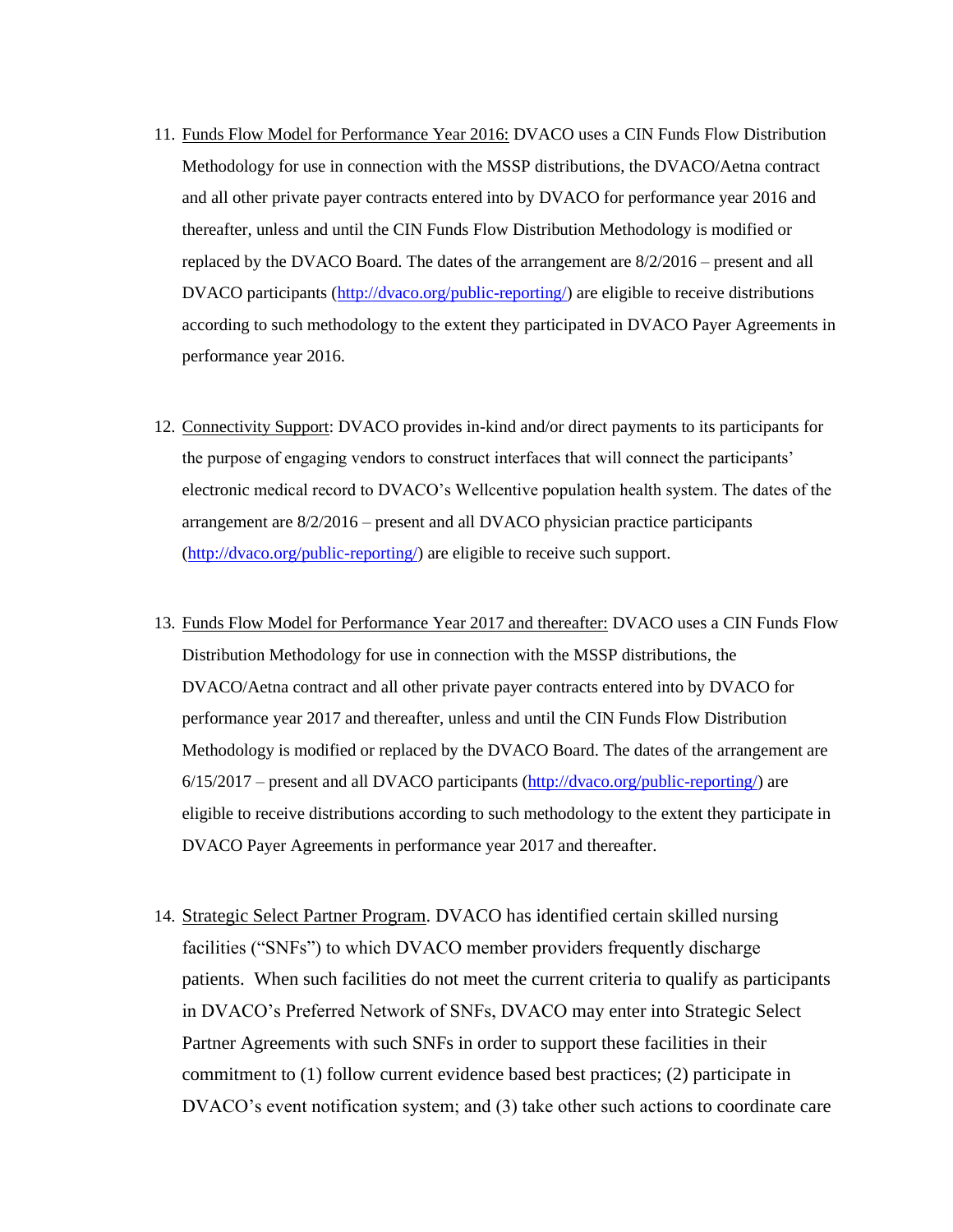for beneficiaries assigned to DVACO. The dates of these Strategic Select Partner Agreements are January 1, 2019 to present, and as providers become Eligible SNFs, they will be added to the list found [here \(https://dvaco.org/wp](https://dvaco.org/wp-content/uploads/2022/01/2022-Strategic-Select-SNF-Network-1.28.2022.pdf)[content/uploads/2022/01/2022-Strategic-Select-SNF-Network-1.28.2022.pdf\)](https://dvaco.org/wp-content/uploads/2022/01/2022-Strategic-Select-SNF-Network-1.28.2022.pdf)

- 15. Preferred Home Health Organization Network Waiver. DVACO has identified evidence informed clinical criteria reflecting optimal care in the home health care setting that includes but is not limited to performance against CMS Home Health Compare quality, process and patient experience metrics; cooperation with care coordination goals; best practices related to hospital admission avoidances, patient centered care, and end of life care. DVACO uses this information to invite home health organizations to become part of a network of home health organizations who exemplify said optimal processes, qualifications and criteria and who are similarly aligned with the DVACO mission of promoting health service quality, reducing the cost of care and improving the care delivery experience for patients (the "Preferred HHO Network"). DVACO has entered into Preferred Network Agreements with such home health organizations to promote accountability for the quality, cost, and overall care of patients in the community that DVACO serves. The dates of these Preferred Network Agreements are October 1, 2017 to present and can be found [here](http://dvaco.org/preferred-partners/)  [\(https://dvaco.org/preferred-partners/\).](http://dvaco.org/preferred-partners/)
- 16. Practice Optimization Support and Training**.** The DVACO Board of Managers has approved an arrangement under which DVACO will reimburse physician practices that are DVACO MSSP Participants for attending education and training sessions developed by DVACO. The reimbursement is paid to those clinicians and administrative personnel of the practices, who (1) attest to managerial responsibility for workflow and (2) that otherwise qualify for the reimbursement, per the then-current terms of DVACO policy. The purpose of these education and training sessions is to improve their practices' performance and workflow with respect to care coordination, quality of care and service, patient engagement, clinical documentation and optimization of EMR use ("Practice Optimization Support and Training"). DVACO's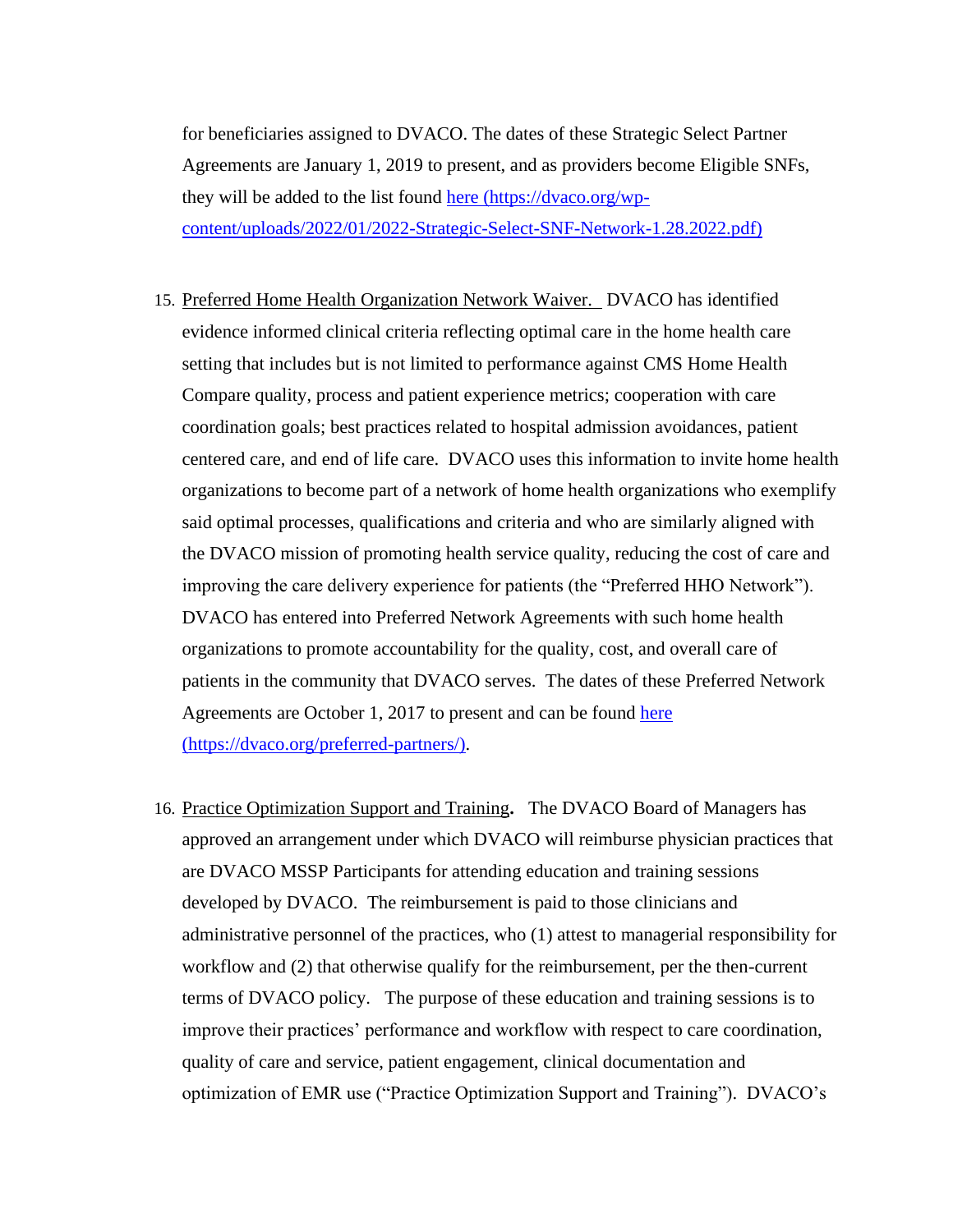goals in providing the Practice Optimization Support and Training are to enhance its physician practice MSSP Participants' ability to engage with, coordinate the care of, render quality care and service to, and accurately and efficiently document the conditions of, Medicare fee-for -service beneficiaries. The dates of the arrangement are June 19, 2018 – present and all DVACO MSSP physician practices [\(http://dvaco.org/public-reporting/\)](http://dvaco.org/public-reporting/) are eligible for such support and training.

- 17. Preferred Hospice Organization Network Waiver. DVACO has identified evidence informed clinical criteria reflecting optimal care in the hospice care setting that includes but is not limited to performance against CMS Hospice Compare; process and patient experience metrics; claimsbased efficiency measures; cooperation with care coordination goals; patient centered care; and best practices related to end of life care. DVACO uses this information to engage with certain hospice organizations that exemplify said optimal processes, qualifications and criteria and that are similarly aligned with the DVACO mission of promoting a redesigned care process for high quality and efficient service delivery for patients. DVACO will enter into Preferred Network Agreements with such hospice organizations to promote accountability for the quality, cost, and overall care of patients in the community that DVACO serves, including, but not limited to Medicare fee for service beneficiaries. Criterion for inclusion and performance of our Preferred Network will be reviewed regularly and updated as necessary. A listing can be foun[d here](https://dvaco.org/preferred-partners-2/)  [\(https://dvaco.org/preferred-partners-2/\).](https://dvaco.org/preferred-partners-2/)
- 18. Preferred Outpatient Therapy Network. DVACO seeks to use information derived from: i) claims informed clinical efficiency measures reflecting optimal care for frail elders who receive outpatient therapy, and ii) evidence informed clinical criteria that includes, but is not limited to: cooperation with care coordination goals, best practices related to hospital admission avoidance, patient centered care, and end of life care to invite outpatient therapy organizations to become part of a network of outpatient therapy organizations who exemplify the optimal efficiency measure, processes, qualifications and criteria that have been identified and/or who are similarly aligned with the DVACO mission of promoting health service quality, reducing the cost of care and improving the care delivery experience for patients (the "Preferred Outpatient Therapy Network"). DVACO's goals in establishing the Outpatient Therapy Organization Network are to enhance its physician practice MSSP Participants' ability to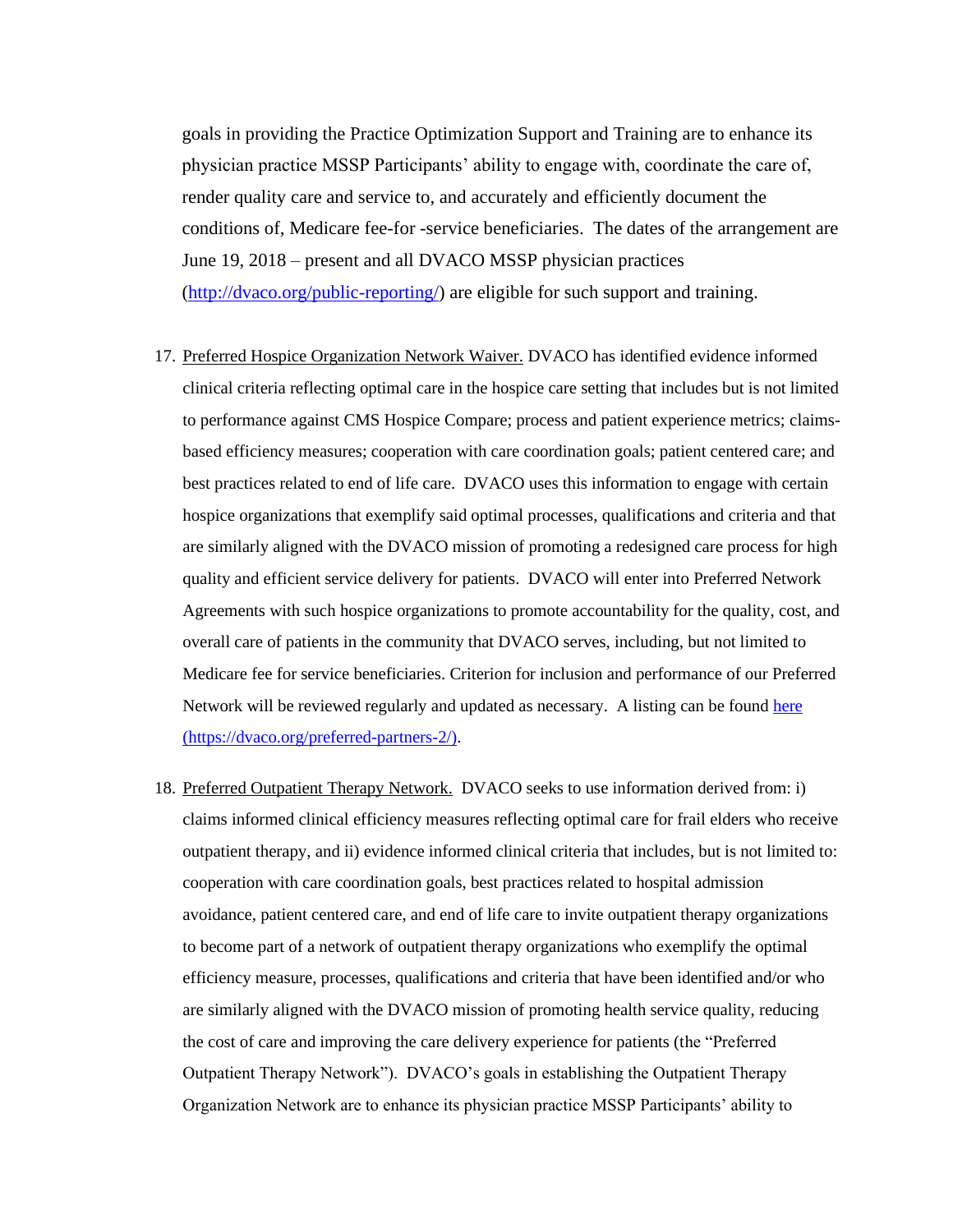engage, coordinate care, render quality care and service to, and accurately and efficiently document the conditions of and services rendered to, Medicare fee-for-service beneficiaries.

Those outpatient therapy organizations who become participants in the Preferred Outpatient Therapy Network, will sign an agreement ("Preferred Network Agreement") with DVACO where they will agree to, among other things, cooperate with DVACO in care coordination and share clinical information with DVACO ("Preferred Network Obligations") and in return DVACO will agree to grant the outpatient therapy organizations Preferred Outpatient Therapy Organization status.

Outpatient therapy organizations within the Preferred Outpatient Therapy Network may, as a result of being in the Preferred Outpatient Therapy Network, receive or make referrals of DVACO patients from/to DVACO member providers, and such patients may be MSSP Beneficiaries or participants under certain commercial agreements held by DVACO (based on participation with said commercial payers) or DVACO hospitals. The dates of the Preferred Outpatient Therapy Preferred Network Agreements are January 2020 to the present, and as providers become participants they will be added to the list found here [\(https://dvaco.org/preferred-partners-2/\).](https://dvaco.org/preferred-partners-2/)

19. Community Connect Support. The Boards have considered an arrangement under which DVACO participant hospitals ("Participant Hospitals") will provide fully subsidized support ("Community Connect Support") to eligible independent physician practices that are current DVACO participants ("Physician Participants") for the purposes of connecting the Physician Participants' electronic health records to the Participant Hospitals' EPIC electronic health record. The goals in providing the Community Connect Support are to promote accountability for the quality, cost, and overall care of patients in the community that DVACO serves; to improve the health and the clinical experience of DVACO's patient population; and to promote redesigned care processes for high quality and efficient service delivery for patients, all of which are reasonably related to the purposes of the MSSP. Eligibility criteria for each Participant Hospital's Community Connect Support program shall be developed by the Participant Hospital and consistently and uniformly applied to each requesting Physician Participant. Community Connect Support will include, but not be limited to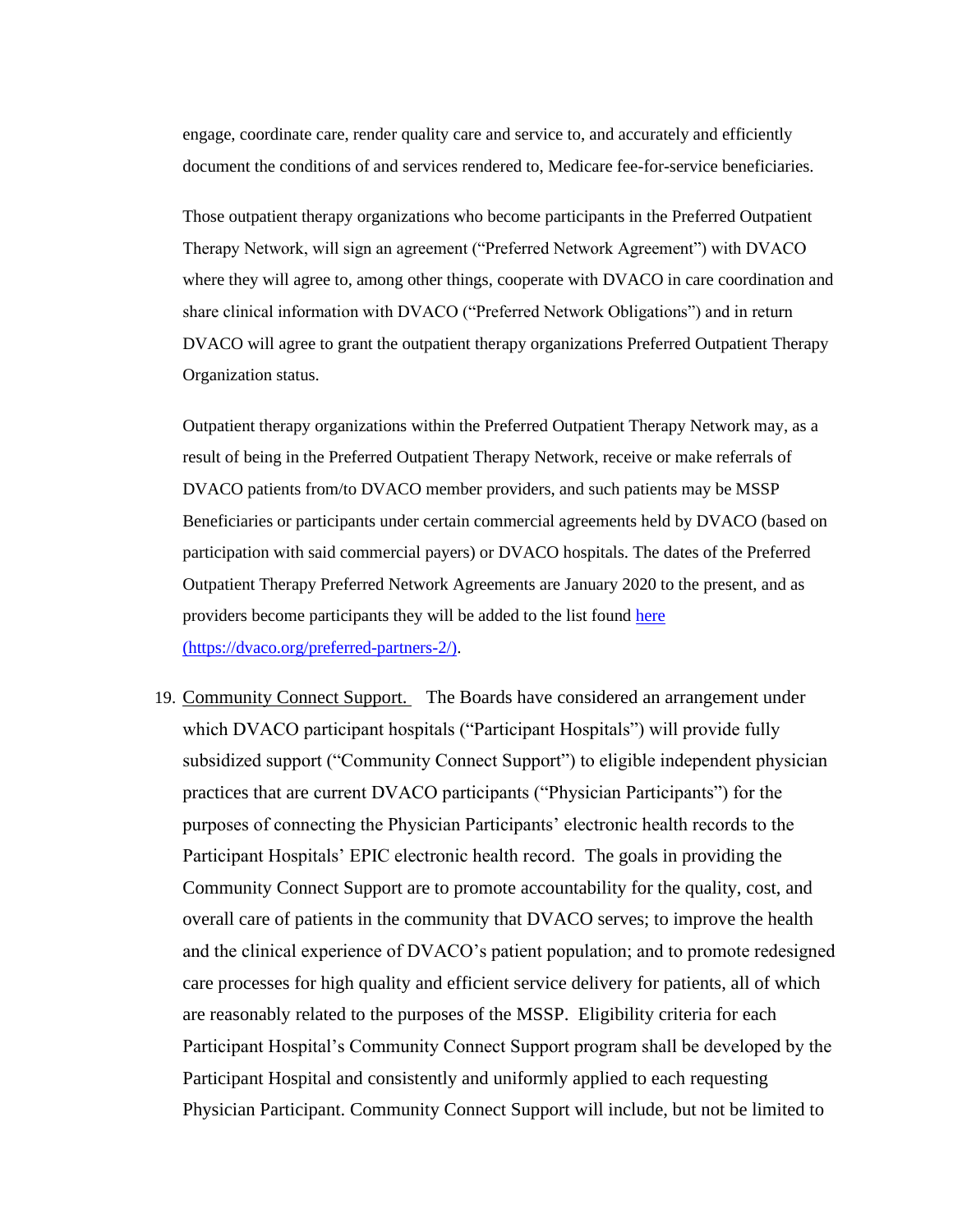and software technology, information technology support, training, and implementation. The applicable dates for this waiver are February 27, 2020 to the present.

- 20. Support for Electronic Clinical Quality Measures Reporting. Current requirements set forth by the Centers for Medicare & Medicaid Services ("CMS") obligate all primary care physician practices in the Medicare Shared Savings Program to report quality metrics via electronic Clinical Quality Measures ("eCQM") processes in a file that will facilitate the aggregation of individual practice data to create a single ACO-wide score for each of the measures to be reported to CMS for all patients of the aforementioned practices, whether such patients are Medicare beneficiaries or not. This obligation is expected to be in place no later than 2024. Since some electronic medical record vendors charge for eCQM reporting and/or for the generation of the required files for eCQM reporting, the Boards have approved an arrangement whereby DVACO will provide a subsidy of up to \$350/year for each DVACO primary care practice, subject to the execution of an agreement, as reimbursement for costs incurred by the practices in connection with the payment of such vendors ("ECQM Support"). In approving these arrangements, the Boards find ECQM Support to be consistent with the goals of the MSSP: promoting accountability for quality, cost and the overall care for Medicare beneficiaries. The dates of the arrangement are July 29, 2021 – present and all DVACO MSSP physician practices are eligible for such support.
- 21. Care Coordination, Practice Transformation and Data Analytic Support Reasonably Related to the Purposes of the Medicare Shared Savings Program. HHS has stated that arrangements between ACOs and providers furnishing care to beneficiaries in an ACO, who are not ACO participants or ACO providers/suppliers ("Outside Parties"), to promote care coordination for the Outside Parties' patients or to encourage quality improvement can be protected under certain "pre-participation" and "participation" waivers along with arrangements with DVACO Participants. The DVACO Board has considered the arrangements under which physicians practices which are DVACO Participants or Outside Parties receive; (i) support for care coordination to serve the practices' patients ("Care Coordination Support"); (ii) support towards the